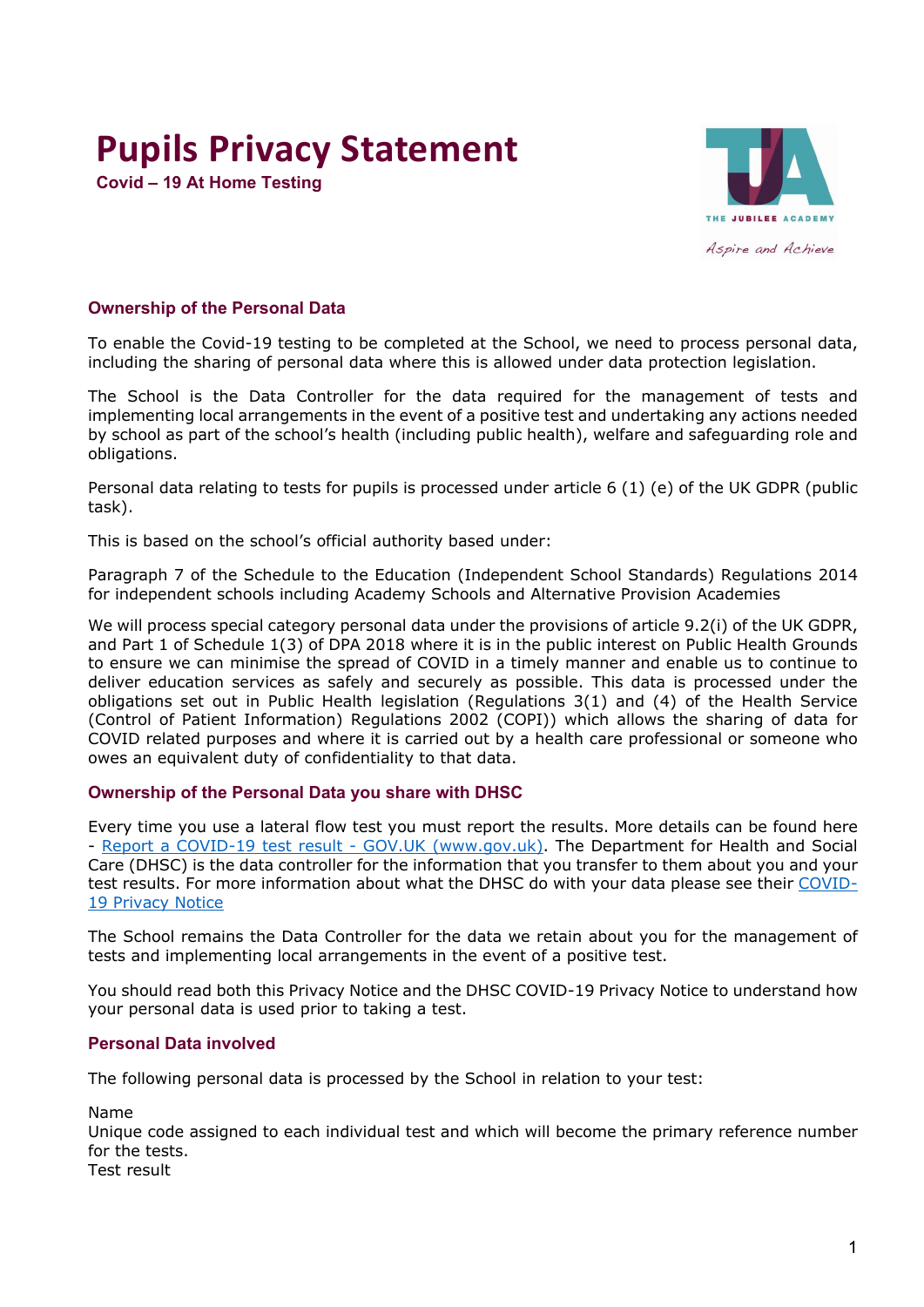For more information about what the DHSC do with your data please see their [COVID-19 Privacy](https://www.gov.uk/government/publications/coronavirus-covid-19-testing-privacy-information)  **[Notice](https://www.gov.uk/government/publications/coronavirus-covid-19-testing-privacy-information)** 

### **How we store your personal information**

The School will maintain a test kit log which will record against your name details of the testing kit which has been provided to you. The School may also record Personal Data about you in its internal COVID-19 test register (the school's COVID-19 test register will not be shared with DHSC). This information will only be stored securely on locally managed systems with appropriate access controls in School and will only be accessible to personnel involved in the management of tests and implementing local arrangements in the event of a positive test.

The School will retain its test kit log and COVID-19 test register for a period of twelve (12) months from the date of the last entries made by the School into them.

For more information about what the DHSC do with your data please see their [COVID-19 Privacy](https://www.gov.uk/government/publications/coronavirus-covid-19-testing-privacy-information)  **[Notice](https://www.gov.uk/government/publications/coronavirus-covid-19-testing-privacy-information)** 

## **Processing of Personal Data Relating to Positive test results**

We will use this information to enact our own COVID isolation and control processes without telling anyone who it is that has received the positive test.

For more information about what the DHSC do with your data please see their [COVID-19 Privacy](https://www.gov.uk/government/publications/coronavirus-covid-19-testing-privacy-information)  **[Notice](https://www.gov.uk/government/publications/coronavirus-covid-19-testing-privacy-information)** 

This information will be kept by the School for a period of twelve (12) months and by the NHS for eight (8) years.

## **Processing of Personal Data Relating to Negative and Void test results**

We will record a negative and void result for the purpose of stock controls of tests and general performance of the testing process.

#### **Data Sharing Partners**

The personal data associated with test results will be shared with

DHSC, NHS, PHE – to ensure that they can undertake the necessary Test and Trace activities and to conduct research and compile statistical information about Coronavirus.

Your GP – the NHS may share the information you provide with your GP to maintain your medical records and to offer support and guidance as necessary. Any data you provide to the School will not be shared with your GP.

Local Government to undertake local public health duties and to record and analyse local spreads.

Personal Data in the school's test kit log will be shared with DHSC to identify which test kit has been given to which individual in the event of a product recall. The School will not share its internal COVID-19 test register with DHSC.

# **Your Rights**

Under data protection law, you have rights including:

**Your right of access** - You have the right to ask us for copies of your personal information.

**Your right to rectification** - You have the right to ask us to rectify personal information you think is inaccurate. You also have the right to ask us to complete information you think is incomplete.

**Your right to erasure** - You have the right to ask us to erase your personal information in certain circumstances.

**Your right to restriction of processing** - You have the right to ask us to restrict the processing of your personal information in certain circumstances.